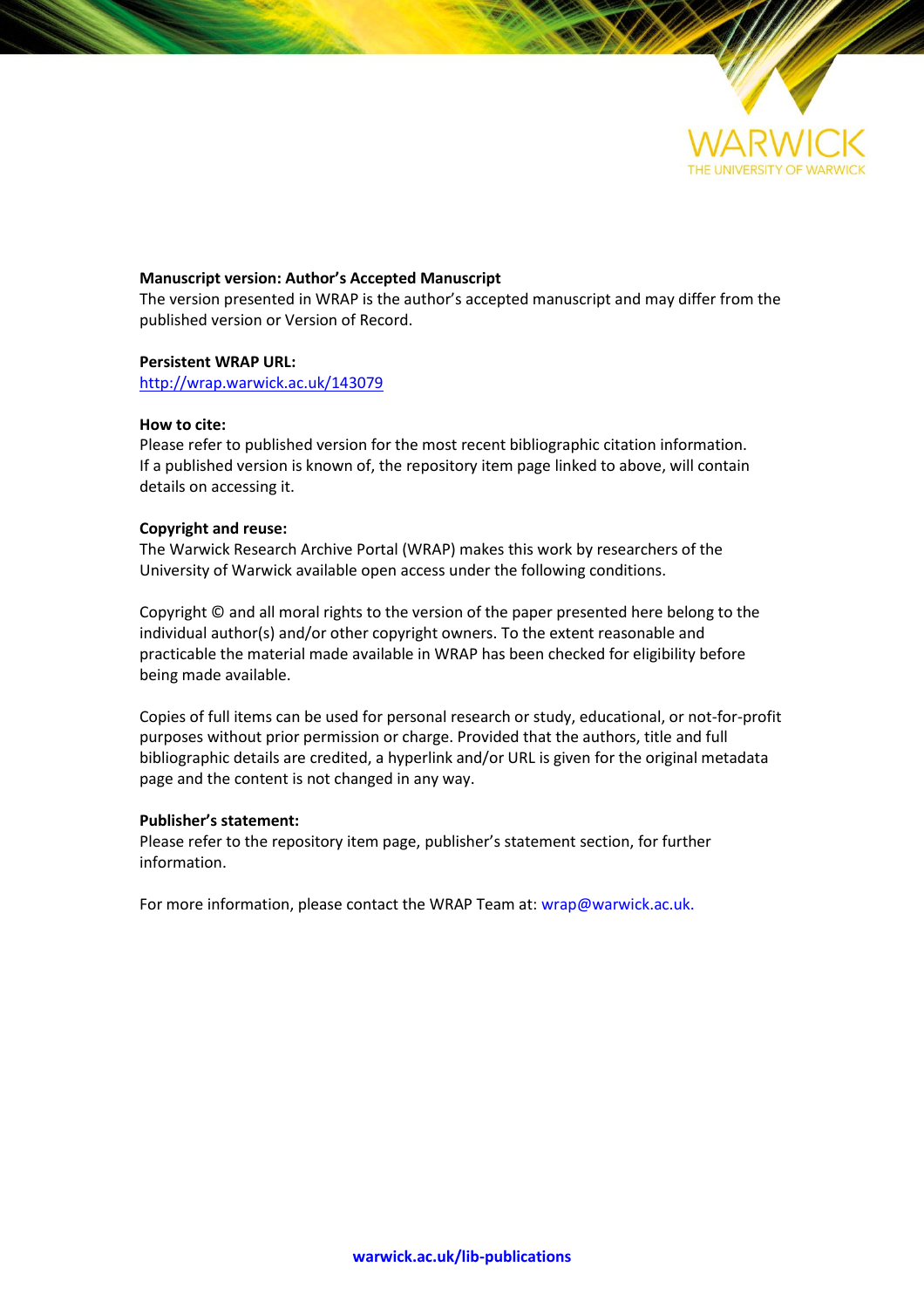# **After Michael Banton: Some Reflections on his Contributions to the Study of Race**

# **John Solomos**

# **Abstract**

In this paper the focus is on the contributions of Michael Banton to the study of race and ethnic relations. Over a period that begun in the 1950s and continued until his death in 2018 Banton continued to make important contributions to a number of scholarly areas, including the study of race relations in urban communities, the history of racial thought, policing and community relations and the understanding of race equality policies. His work in all of these areas has helped to shape a field of scholarship and research and is likely to remain a point of reference for future generations of researchers. In reflecting on Banton's varied contributions the paper argues that there is much to be gained from engaging with his work. It concludes by exploring some of the critiques of his key contributions.

**Keywords**: Michael Banton; race and equality; race relations; racial thought; racism; antisemitism

## **Beginnings**

The death of Michael Banton in 2018 at the age of 91 brought to an end a formidable academic career that has its origins back in the 1950s. His death was marked by a wide range of tributes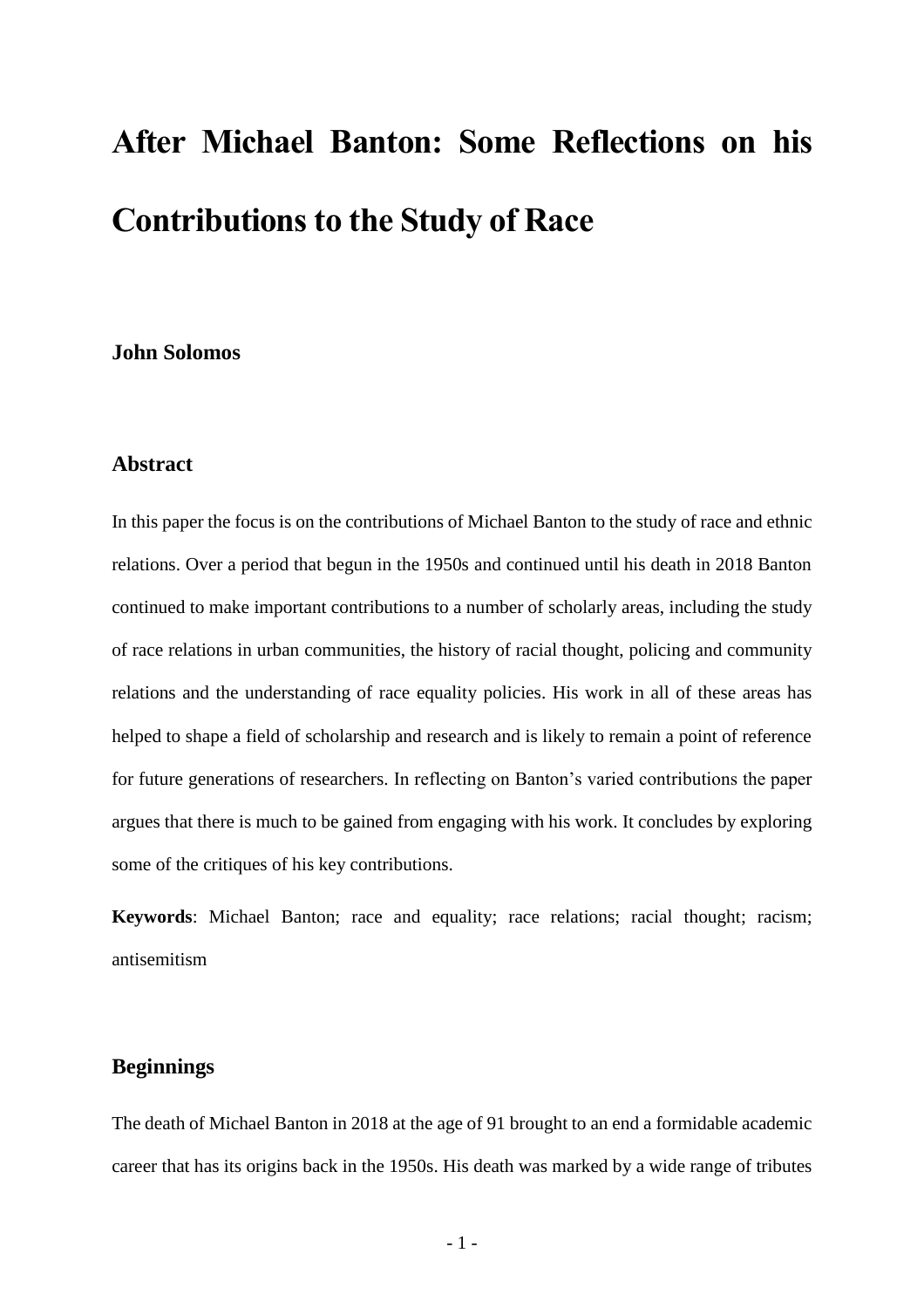that testified to his standing within sociology and anthropology and his contributions to specific fields of study. In the period since his death there has also been recognition that his body of scholarship since the 1950s needs to be critically assessed in order to bring out both the range of his contributions as well as to differentiate it from other key thinkers in his fields of interest. Given the longevity of his academic career it is not surprising that there have already been a number of efforts to reassess his contributions to sociology and the study of race relations in particular <sup>1-3</sup>. It is with this core concern in mind that this paper will attempt to review Banton's key contributions to the study of race and ethnic relations and the implications of his scholarship for both current and future research agendas.

Before embarking on this account of Michael Banton's contributions to the study of race and ethnicity it is also important to comment on his personal attributes as a fellow sociologist and scholar. I first really got to know Michael well towards the end of his formal academic career, after he had become an emeritus professor at the University of Bristol. My main contact with Michael from the 1990s onwards came about through his involvement with the journal I helped to edit and on which he served as a member of our International Editorial Board, namely *Ethnic and Racial Studies*. Given his long and varied career Banton developed relationships with all the key journals in the field of race and ethnic studies, including *Patterns of Prejudice, Journal of Ethnic and Migration Studies* and numerous others. Yet what was noticeable about Michael was both the diligence of his work for the journal as a reviewer as well as the seriousness with which he seemed to read the various papers we published. He often had strong views on both the quality and the substance of the papers published by the journal, but he remained fully engaged with the work of the journal and was always keen to attend our annual editorial board meetings as well as to provide advice on a wide range of articles submitted to us.

It is also important to note that Michael remained actively engaged with the work of professional bodies such as the British Sociological Association well into his eighties. He had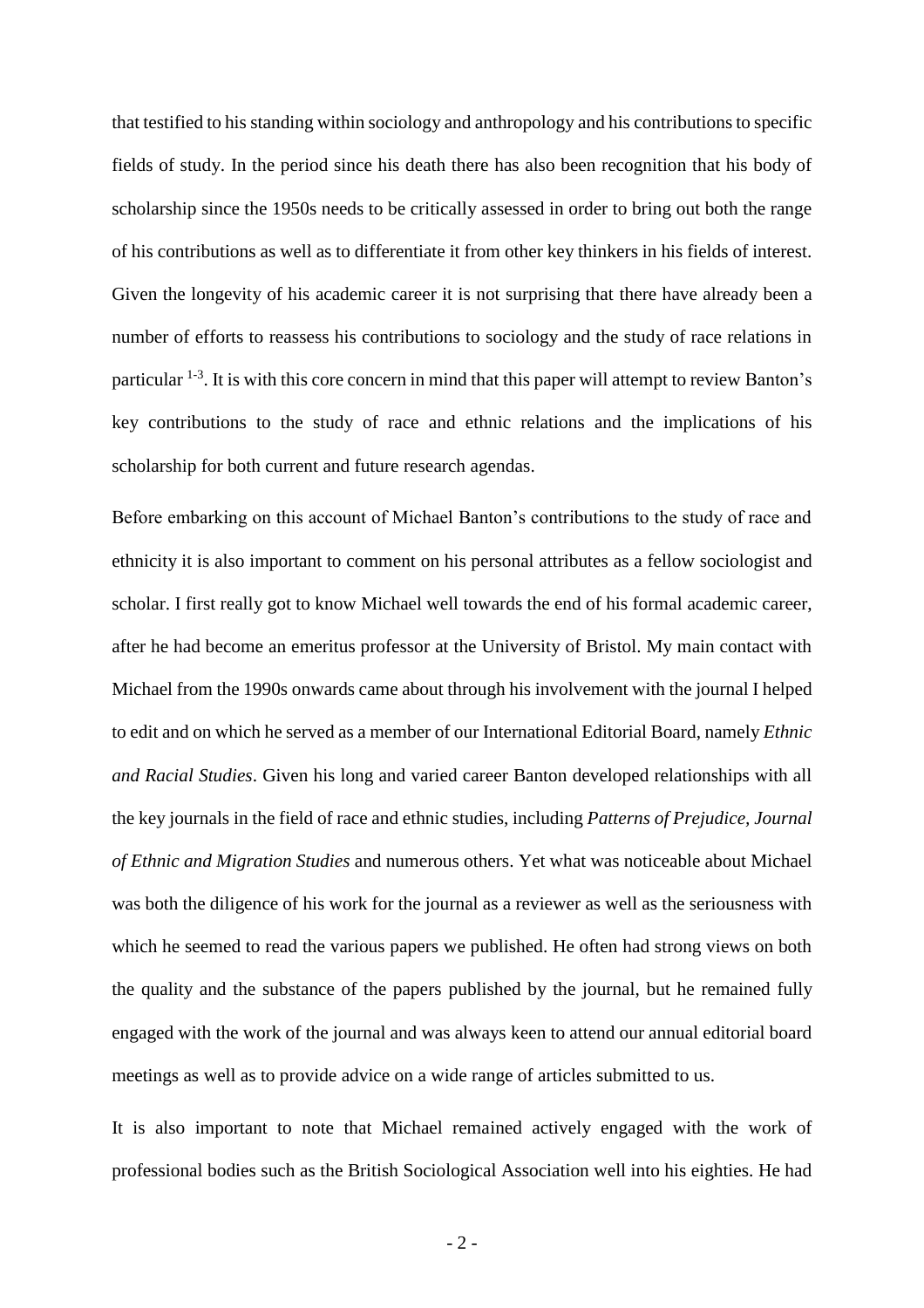a strong interest in engaging with the work of new generations of scholars, even when he disagreed with their work. He was not enamoured by what he saw as the turn to cultural studies in sociology or the turn to post-structuralist modes of analysis, but he retained an interest in talking to those who expounded such ideas. Indeed, for those of us who came to know him somewhat later in life it was amazing to see Banton engaged in submitting his work for academic review and rejection well into his later eighties. His commitment to championing the role of sociology within the social sciences and in society more generally remained undimmed to the end.

As we shall argue in the rest of this paper Banton can be seen as one of the key foundational figures for scholarship on race and ethnicity in British sociology and anthropology. But in addition, he made substantial contributions to the study of the origins of the idea of race, the role of the police in society and the role of international measures to promote racial equality and justice. Like many scholars of his generation he did not focus on one narrow field of research to the exclusion of other interests, and his contributions therefore are spread across a range of both conceptual and empirical research arenas. In this paper we shall begin by focusing particularly on his early contributions to the study of race relations, which involved research on race relations in urban contexts in the UK and West Africa during the 1950s. From there we move on to explore his efforts to develop a conceptual framework for the study of race and ethnic relations. This is perhaps the central focus of his scholarly research from the 1960s onwards, and something he returned to regularly throughout his work. We shall also highlight the contributions he made towards unravelling the historical development of the idea of race and modes of racial thinking. The paper will then conclude by exploring Banton's key contributions from the perspective of how we can utilise them both to understand the history of racial thinking as well as to make sense of key issues we face in the present conjuncture in relation to questions about race and racism in the twenty-first century.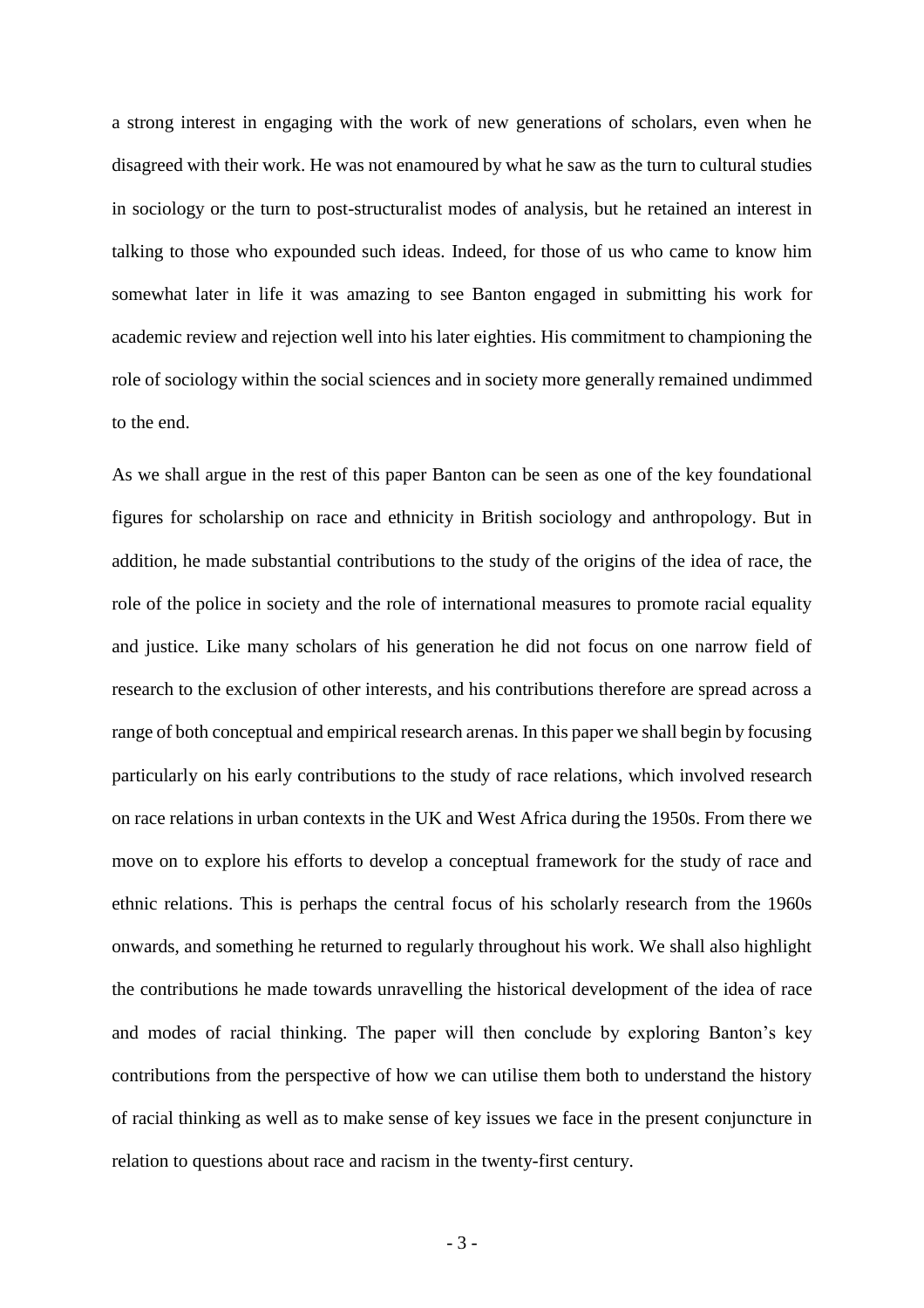### **Early research**

The social scientific study of race and ethnic relations in British society can be traced back to the period of the 1940s and 1950s. At the time scholarship on issues such as race, ethnicity and racism was very much in its embryonic stages within the context of British society, and there was relatively little theoretical work on which to draw in framing research agendas. It was during this period that early pioneering studies were produced that explored the changing role of colonial migration and of the migrant communities that were becoming a feature of the wider society. Such studies were produced by scholars who at this stage situated their work within the traditions of social anthropology rather than sociology, including Kenneth Little and Anthony Richmond<sup>4-6</sup>. Many of these studies were focused on explorations of race relations within the setting of local communities and were framed by a concern to analyse the relations between minority and majority communities in specific locales and were largely empirical in orientation. They were shaped in many ways by the preoccupations of the time, particularly with issues about the constructions of what was talked about at the time as the 'colour problem' and more generally by the presence in the major urban conurbations of growing numbers of migrants from the West Indies, South Asia and other parts of the Empire <sup>6</sup>. In this sense it is not really possible to comprehend Banton's work from this period in isolation from the wider set of social transformations that were occurring in British society and beyond.

It was in this wider context that Banton's research career begun to emerge. His first major contribution was a study that he started in 1950 of the 'coloured quarter' in London's East End  $7$ . Framed around the concern to explore the everyday living conditions of colonial migrants in this part of London it was part of a wider literature that emerged during the 1950s and 1960s that was focused on studies of newly arrived migrant communities and the urban localities in which they settled  $6, 8-10$ . Reading Banton's work from this period it is perhaps clear to see that it was both shaped by the concerns of its time and was largely empirical in focus, which is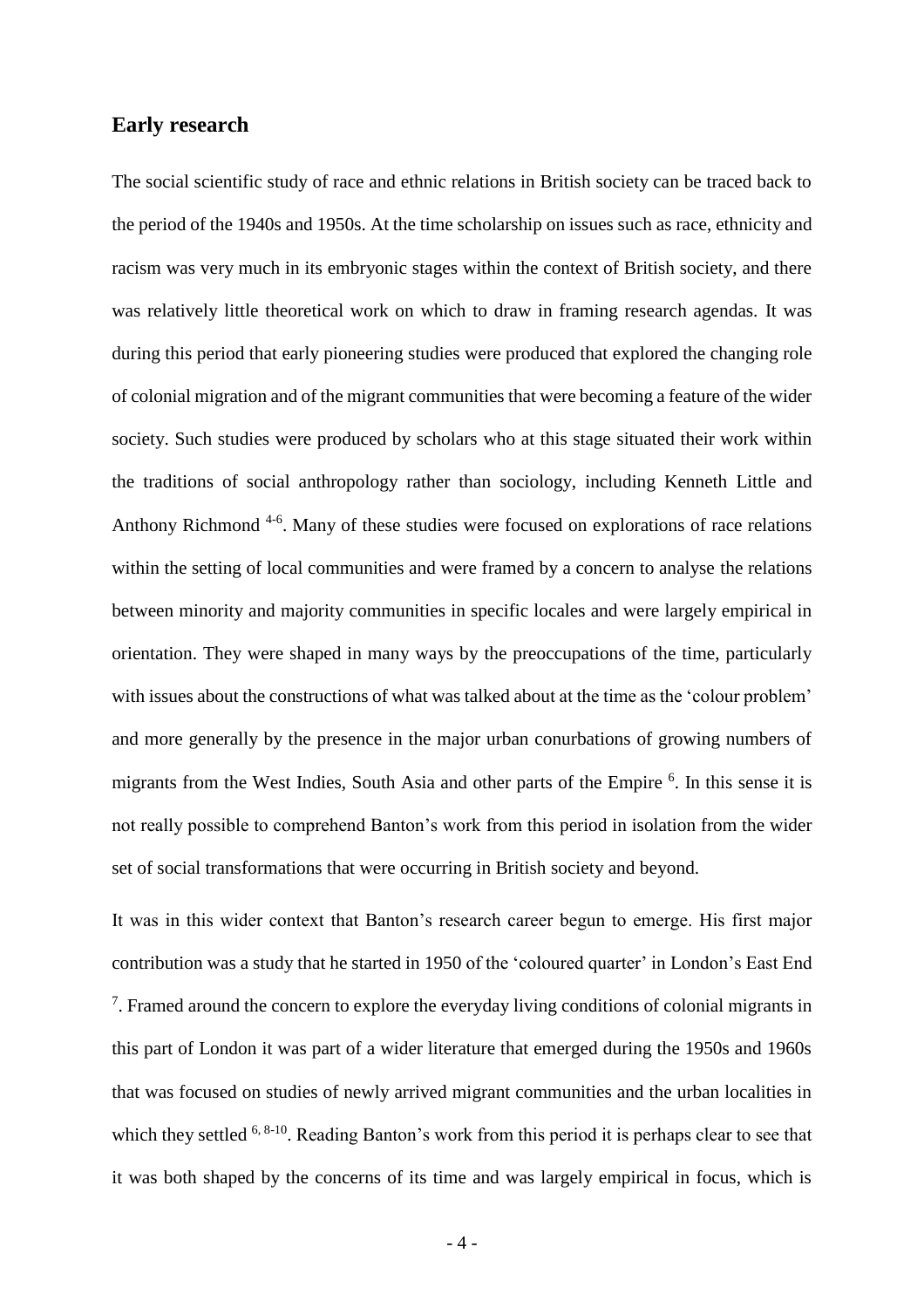somewhat against his oft-repeated view that what distinguishes sociology from other social sciences is the importance it places upon theory and concept formation  $11$ . But his approach to these early studies already bore the hallmarks of his emerging approach to the study of race relations as involving the relationship between diverse social groups. In one of his early theoretical articles he drew on American sociological writings to outline what he saw as the core issues to be addressed by a sociology of race relations. He used the concept of 'social distance' to argue that a key feature of race relations involved the processes through which social groups sought to maintain a certain distance with regard to strangers <sup>12</sup>. From this starting point he went on to argue that sociology's contribution to the study of race relations lay in the analysis of the formation of groups and the relations that emerge over time between them.

Even in this early stage of his research career Banton also displayed a strong interest in the comparative study of race relations. During 1952-53, for example, he carried out extensive fieldwork in the capital of Sierra Leone, Freetown, focusing particularly on the experiences of internal migrants in an evolving and changing colonial urban environment <sup>13</sup>. His approach to fieldwork in this colonial environment has been criticised for not directly addressing the broader role of colonial power relations in Sierra Leone  $14$ . But although the research was framed very much around empirical fieldwork it does contain extensive insights on issues such as employment, community organisation and the transformation of urban life through rapid urbanisation resulting from migration to Freetown from rural environments. It was one of the few sociological accounts of urban transformation in the colonial environment produced at this time.

Alongside this research in Sierra Leone, Banton continued his research in London. The focus of his next major book, *White and Coloured*, was on the evolving nature of interactions between white majority and non-white minority communities. Banton's perspective was influenced to some extent by his own experiences as a researcher working on largely community focused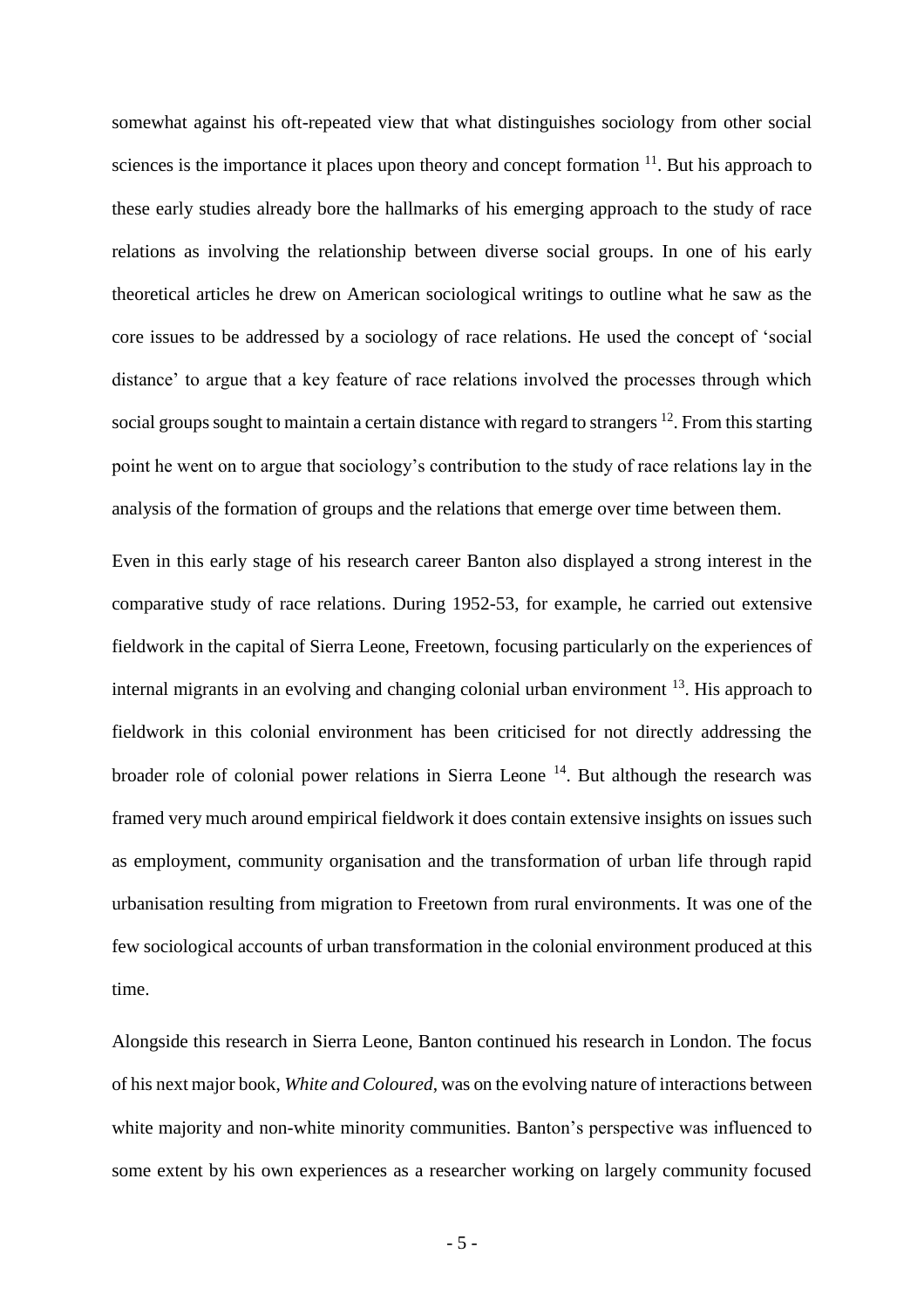research and across disciplinary boundaries. As a newly emerging field of scholarship scholars such as Banton found themselves very much at the forefront of the efforts to make sense of the processes that were shaping community relations in the areas where migrant communities were beginning to settle and establish themselves. At this stage much of this research was outside of the confines of academic sociology. Yet in a number of ways these early studies helped to influence the conceptual and empirical research focus of this sub-field. At this stage the study of race relations was seen as more of a social policy issue rather than integral to sociology as a discipline. Michael Banton, for example, argued in his 1959 book on *White and Coloured* that:

The study of race relations maybe regarded as one of the applied social sciences. It has no specific lines of inquiry, as psychology, sociology and economics have, but seeks to apply the theories developed in these schools to the elucidation of particular problems <sup>15</sup>

For Banton the key issue that needed to be addressed in the context of emergent patterns of race relations in British society was the clear evidence he found in his research of patterns of discrimination by white British people in their relations with non-white communities. From his research work in a number of community settings he concluded that a key role in shaping discrimination could be found in the attribution of negative values to the skin colour of migrants from the colonies. The detailed research on which the book draws out in some detail the social significance of the skin colour of migrants from the colonies. This emphasis on discrimination on the basis of skin colour was a theme that Banton remained interested in throughout the various stages of his academic career. Much of the discussion in *White and Coloured* follows on from this observation and helped to push Banton towards developing more conceptual tools for analysing racial and ethnic relations in the context of the urban conurbations in which migrant communities were beginning to settle and develop forms of community based social interactions.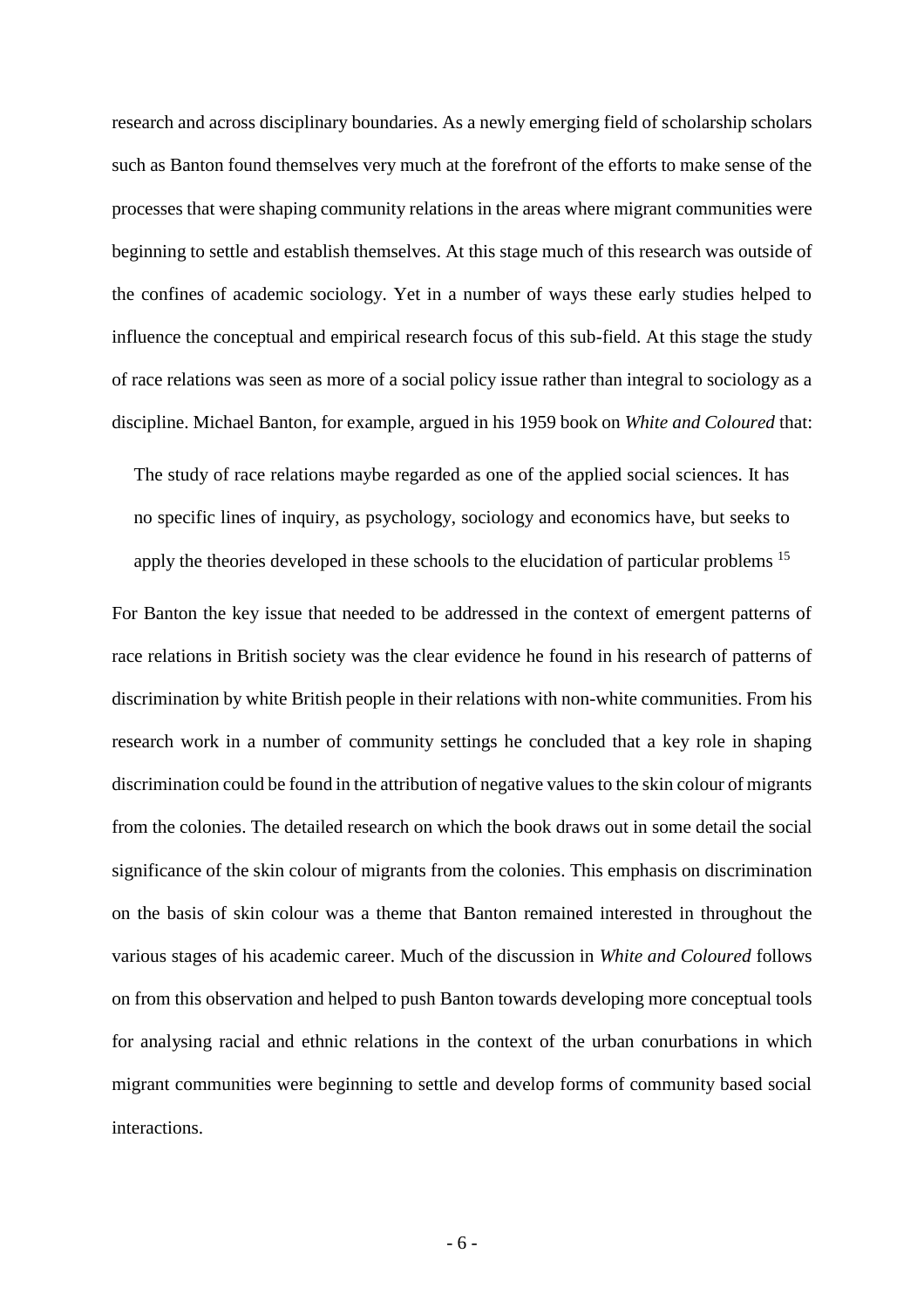Banton's work during the 1950s can be seen as helping to shape what he was later to term the 'race relations problematic' <sup>16</sup>. This was to a large extent shaped by Banton's conceptualisation of race relations around the frame of the migrant other as the 'archetypal stranger'. The role of Banton's early research, along with other scholars such as Kenneth Little and Sheila Patterson, in shaping the research frames for seeing race and nation through the language of distance and difference has been the focus of much of the critical response to this phase of his research career. As Chris Waters points out one of the features of both *The Coloured Quarter* and *White and Coloured* was a tendency to naturalise common sense ideas about nation and national identity:

By naturalizing the desire for distance as a universal desire, Banton was complicit with a popular yearning to maintain distance in order to fix the boundaries of belonging and effect a closure in the rhetoric of the national community.<sup>17</sup>

From this perspective a key problem in Banton's early research was his tendency to look at the emergent race relations in London and other major urban conurbations through the lens of unitary and fixed concepts of culture and national community, by constructing the emergent black and minority communities as 'strangers'. Other critiques of the race relations problematic have emphasized the relative neglect of questions of class, gender and racism in much of the race relations research that helped to shape this field of research through the 1950s and 1960s. It is interesting to note, of course, that Banton himself was not uncritical of his early research and continued to reflect critically on the conceptual and methodological limitations of these early studies. It is certainly the case that much of the theory and language that is used in these studies can be seen as somewhat dated from the perspective of today. But it would be wrong to dismiss Banton's work from this period without critical engagement with the substantive analysis of race relations that he helped to shape. Although many of Banton's early research contributions are somewhat neglected in the contemporary intellectual environment they can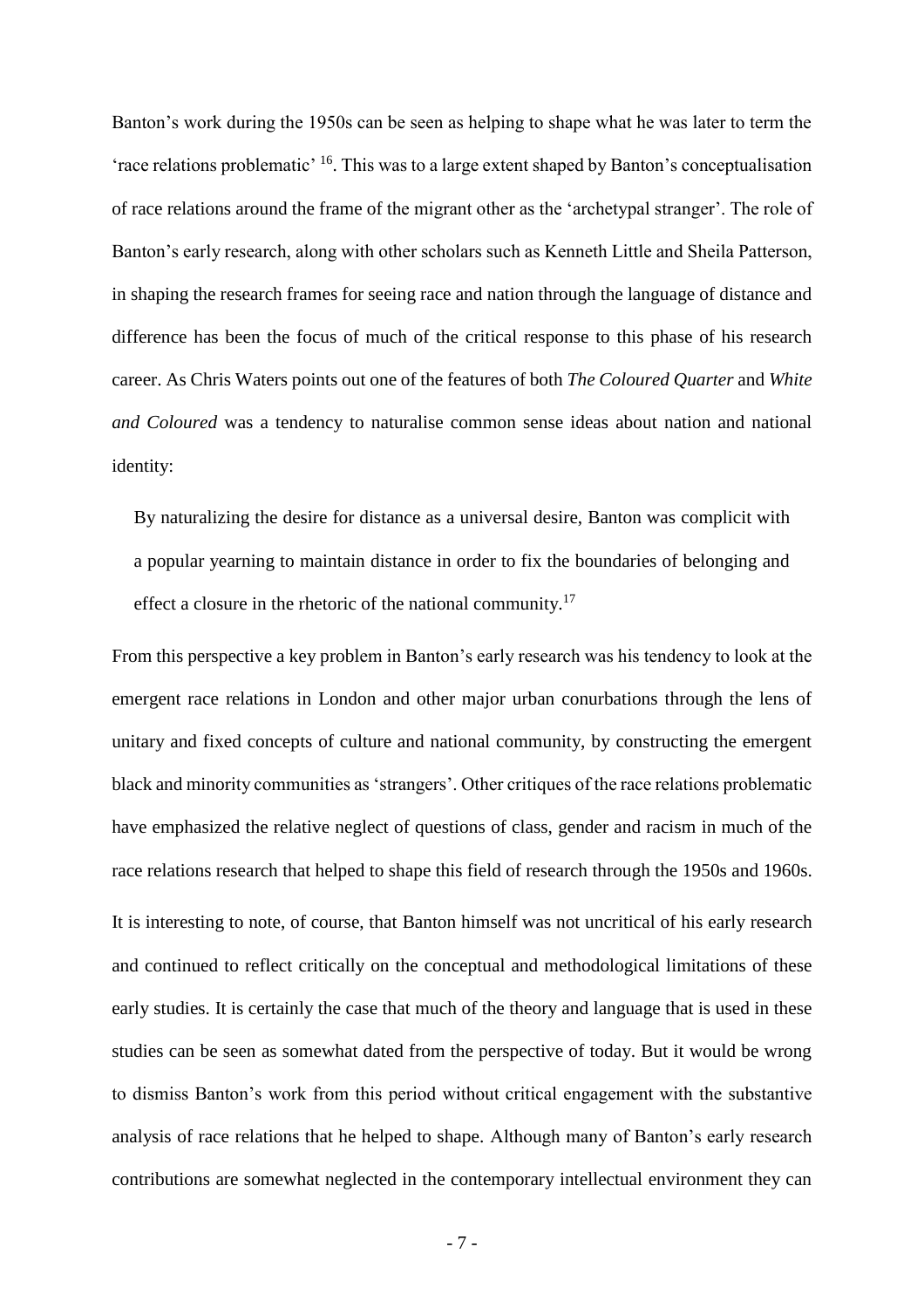be seen in hindsight as providing an important point of reference for scholars interested in how the field of race and ethnic studies was shaped by the everyday concerns of the 1950s and 1960s. Part of the interest in this period of Banton's intellectual development is the insight it provides into the wider bodies of scholarship that emerged in the 1950s and 1960s that focused precisely on the nature of 'race relations' in British cities. The focus on studies of communities and social interaction became a recurrent theme in studies of race and ethnic relations throughout the 1950s and 1960s <sup>6, 8, 18</sup>. It also helped to shape Banton's growing interest in the development of a broader analytical frame for the comparative study of race relations. It is to this aspect of his work that we now turn.

## **Race and sociology**

The key facet of Banton's scholarly work from the 1960s and 1970s was his effort to develop better analytical concepts in order to lay the foundations for a more systematic study of race relations. This aspect of his work had emerged in the 1950s and was partly the outcome of his frustrations at the limited theoretical tools he saw as available for researchers working on race and ethnic relations. In an early paper on 'Sociology and Race Relations' he chose to explore what he saw as the specific contribution that a sociological perspective could make to the study of race relations and forms of racial discrimination  $12$ . This paper signalled the beginnings of his effort to provide a more developed theoretical frame for his work, and to develop his understanding of how the situation in British society compared to trends and developments in other societies. Perhaps more importantly it also signalled his growing interest in developing better tools for the analysis of race relations as a comparative phenomenon.

By the mid-1960s this interest begun to bear fruit in a number of ambitious efforts to outline key elements of his theoretical framework. In a paper he wrote for his inaugural lecture at the University of Bristol he sought to outline the ways in which race interacted with broader sets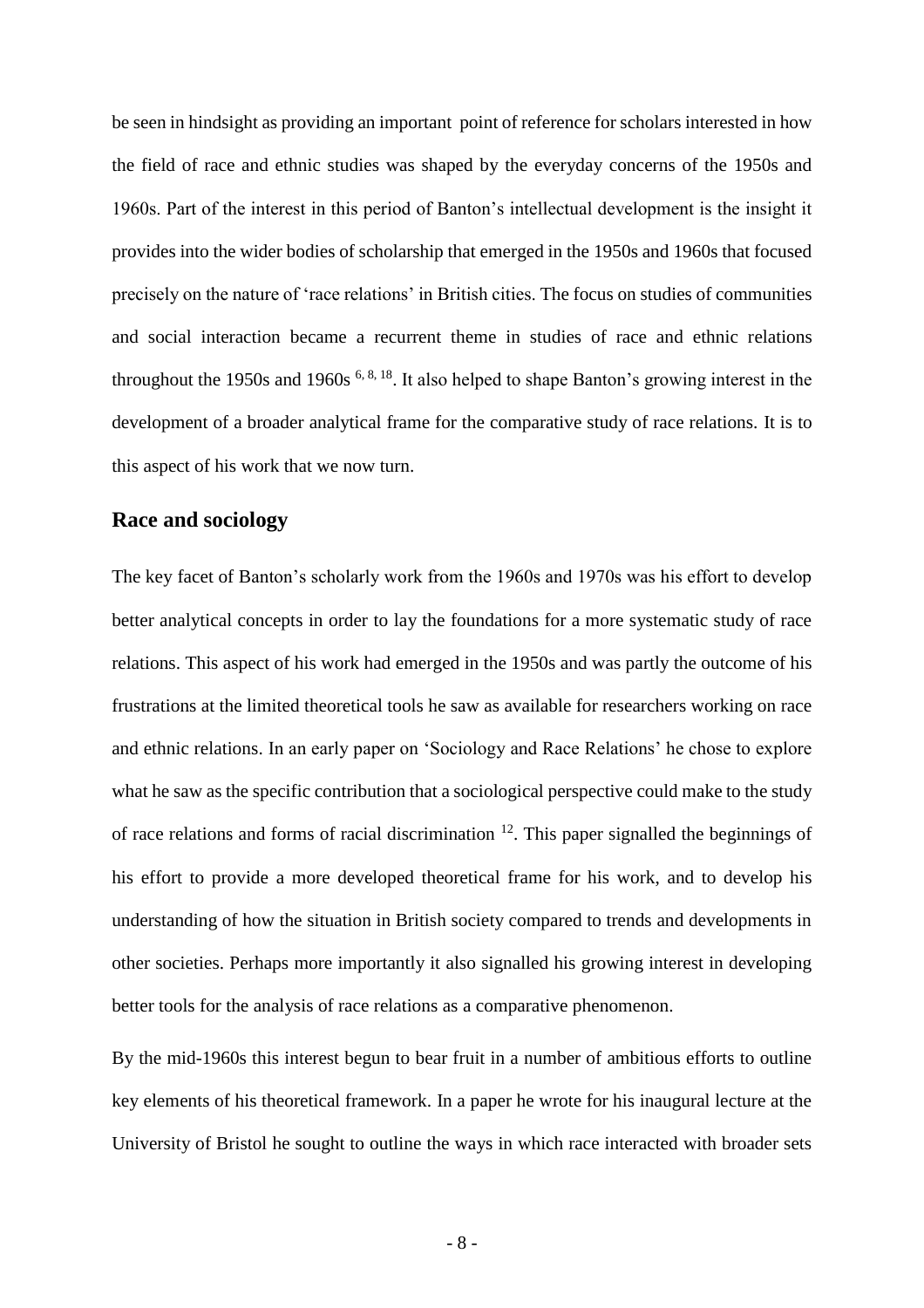of social relations. He argued, for example, that there was a need to differentiate race as a social category from wider sets of social relations, arguing that:

In many multi-racial societies class conflicts are overlaid and reinforced by racial differences, but, as I tried to demonstrate, the significance attached to racial background introduces elements of much greater rigidity than are characteristic of inter-class relations 19 .

It was in a sense from this starting point that he then sought to fashion a role for the study of race relations within the social sciences. He sought to explore both sociological and anthropological literatures on race and ethnic relations in order to broaden his understanding of both historical and contemporary forms of race relations.

This led to the publication in 1967 of his monumental study on *Race Relations* <sup>20</sup>. This was seen at the time as one of the most systematic efforts to produce a general theoretical framework for the study of race relations  $2^{1, 22}$ , and attracted attention on both sides of the Atlantic. Using historical and contemporary examples drawn from the USA, South Africa and Britain to outline race relations as a global field of study. The range of cases covered in *Race Relations* reflected Banton's continuing interest to explore the possibilities for developing the conceptual tools necessary for a global field of study that could account for both similarities and differences between national environments.

Given its impact when it was first published it is somewhat surprising that *Race Relations* remains somewhat neglected in contemporary discussions of race relations. There is surprisingly little engagement with its core arguments among new generations of scholars in the field. Banton himself was in later years somewhat critical of his own efforts in this volume to outline his broad theoretical vision for the study of race relations. But in hindsight it can be seen as a turning point in this aspect of Banton's scholarly efforts. A recurrent theme in the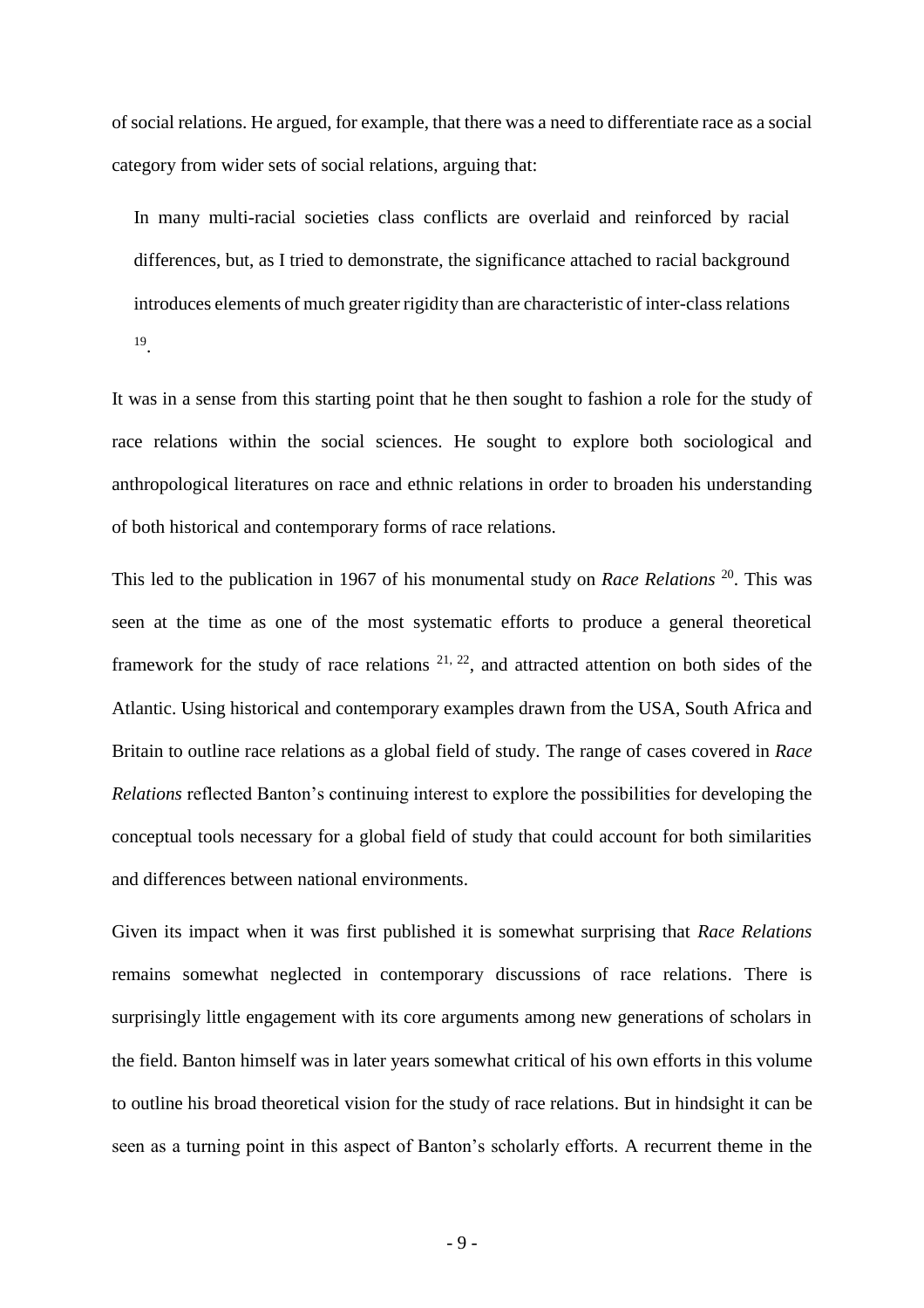book was an argument that Banton had begun to outline in some of his earlier work, namely that the study of race relations could best be conceived as multidisciplinary social science. The point he was trying to make was that the study of race relations was more akin to fields of research such as criminology, and therefore needed to draw substantively on a broad range of disciplinary perspectives in order to make sense of the complex forms of racial inequality and differences that were evident in a wide range of societies.

It is also relevant to note that it was in this period that the politicisation of race and immigration helped to push forward the wider sociological interest in race. In 1969 the British Sociological Association organised its Annual Conference on the theme of *race relations*. In choosing this topic the BSA was both recognising the emergence of what then a relatively new area of research and providing a space for academic debate on what had by then become a controversial issue in both civil society and politics. The edited volume produced after the conference contained influential contributions from key scholars in the field, including Michael Banton, John Rex and Sheila Allen among others. As Tom Bottomore noted in his foreword to this volume the various contributions to the conference had sought to 'connect the understanding of race and racialism with broader sociological theories'  $^{23}$ . The conference came at a time when the issue of race and immigration was becoming an important facet of policy debates. Within the wider political culture the interventions of Enoch Powell through his various speeches had helped to create an atmosphere in which debates about race and immigration had become increasingly politicised and polarised  $24, 25$ . Within the academy there had been a shift from relative silence on questions about race and immigration to an engagement with at least some aspects of the politics of immigration and the changing position of the migrant communities that were emerging as a feature of urban life and culture in British society. It is interesting to note in this regard that in a review of the conference proceedings A. H. Halsey argued: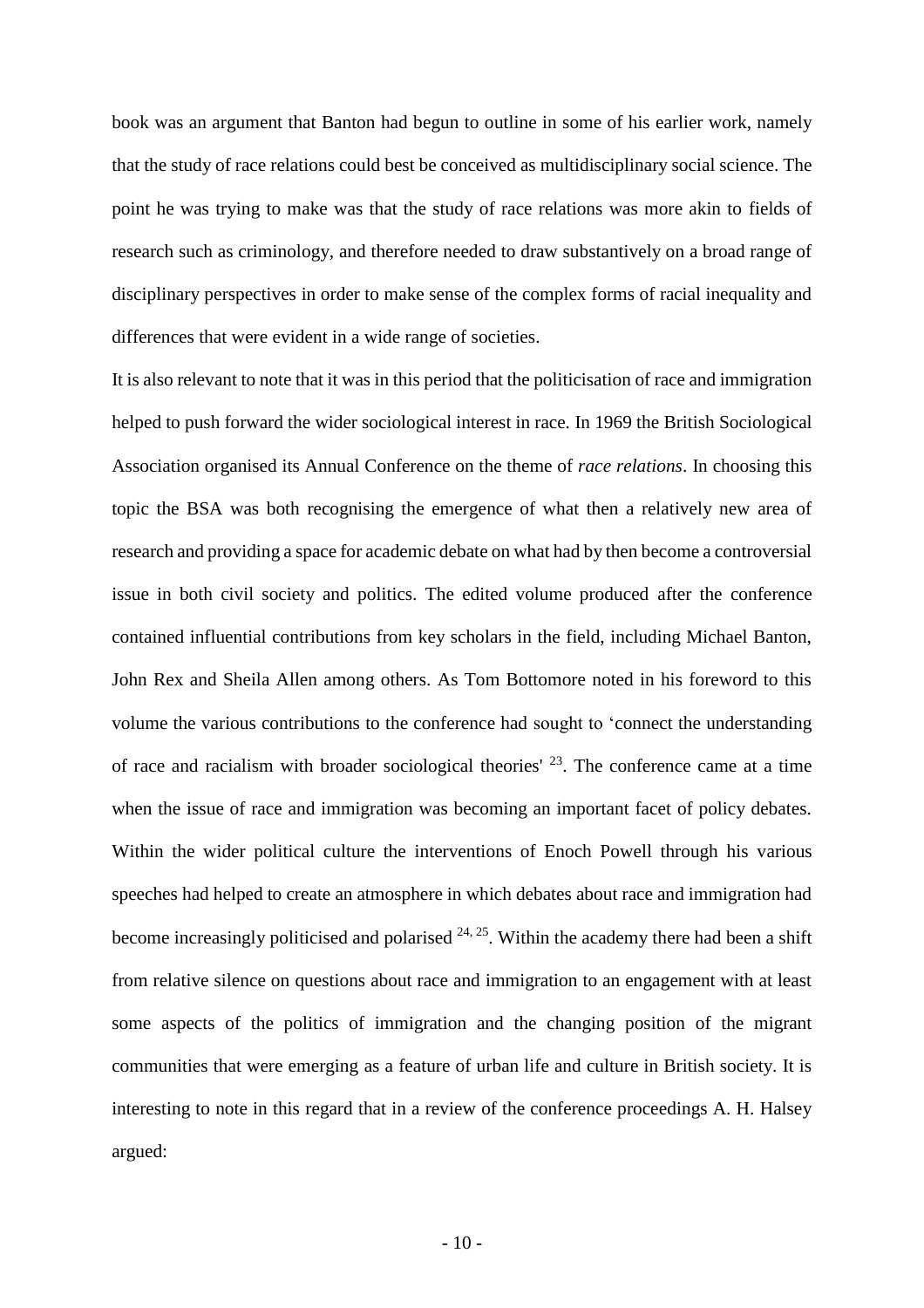It is not too far-fetched to suggest that the essential shift in European sociological thought on human conflict from before to after the Second World War has been a shift in focus form class conflict to race conflict <sup>26</sup>

Whatever the merits of Halsey's characterisation of this shift, it perhaps reflected the feeling that was beginning to emerge in the later 1960s and early 1970s that the question of race was one that needed to be addressed by sociologists, as well as by other social scientists, from both a conceptual and an empirical angle.

Banton's work continued to evolve and develop through the 1970s and 1980s through his efforts to address questions specific to British society as well as wider comparative facets of race and ethnicity. This emphasis on race relations as a multidisciplinary social science remained important for Banton throughout the various stages of his scholarly research. Nevertheless, it is also important to note that a recurrent theme in Banton's work from this period is the need to delineate the specificities of the sociological study of race relations. In this he shared the ambition of other scholars such as John Rex, though he was often in disagreement with Rex's approach  $27$ . He remained somewhat uncertain about what a theory of race relations should consist of. In a classic article on 'Analytical and Folk Concepts of Race and Ethnicity' he expressed this uncertainty in the following terms:

The study of race relations, however, is less certain of its analytical concepts than better established fields; when a sociologist looks for a theory of race relations it is difficult to say quite what it should be a theory of. Political concerns about the analysis of oppression and exploitation can enter, but, as has so often been insisted, even the writer who tries to exclude political values is himself adopting a political stance. To reduce the area of uncertainty it is helpful to examine previous conceptions and, by identifying the political influences and intellectual assumptions in one's predecessors' thoughts, to become more conscious of the same factors in one's own <sup>28</sup>.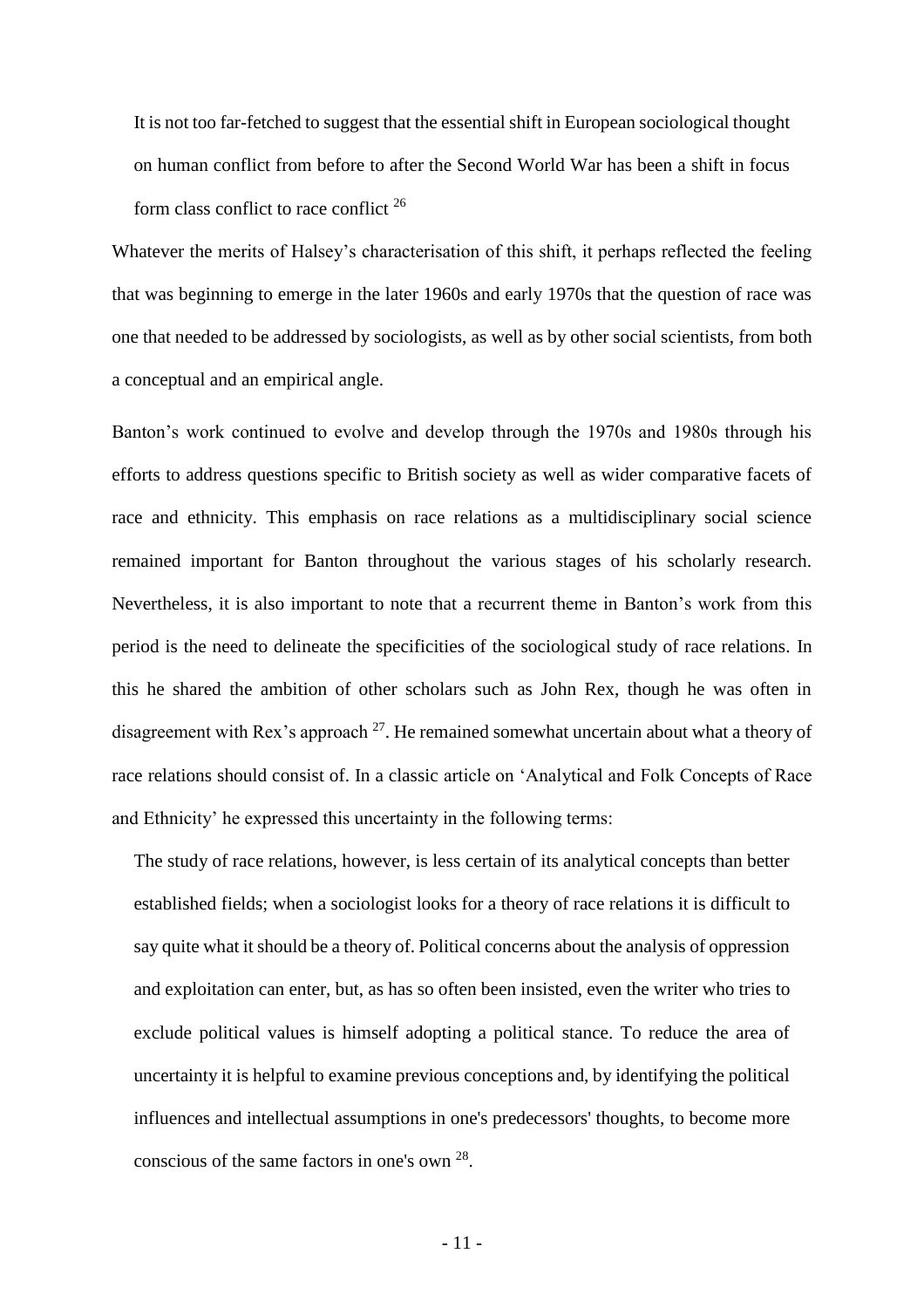Banton's concern to investigate more fully the articulation of analytical and folk concepts reflected his effort to help develop a more systematic approach to the development of research on race relations. It also reflected his concern to show that there were deep limitations to the use of everyday notions of race in the development of social scientific research.

Even towards the end of his long career Banton continued to hold on to views that he saw as important even though they were against the grain of much of the contemporary literature in the field. In one of his last papers he returned to his critical stance on what he saw as a 'preoccupation with racism' by arguing forcefully that in the future:

Social scientists will have to pay more attention to the social significance attributed to differences in skin colour than the recent preoccupation with racism has permitted. This will stimulate them to develop a conceptual armoury that will supersede the conception of race that has defined so much of their 20th-century work  $2^9$ .

This stance reflected on his earlier disagreements with scholars such as John Rex and Robert Miles about what the core focus of research on race and ethnic relations should be <sup>16</sup>. But it also linked up with his long-standing view that modes of race thinking could not be seen simply as an expression of class or racism.

## **Origins and development of race thinking**

While the 1960s and 1970s saw Banton's work veer towards developing the theoretical tools for an analysis of race relations in a more systematic manner it was also the period when he begun to explore more fully the question of the historical development of modes of racial thought. During the 1970s, in particular, he focused some of his most important work on an effort to retrace the history of ideas about race and how these ideas evolved and changed over time. Banton saw this facet of his work as an important corrective to the tendency of much of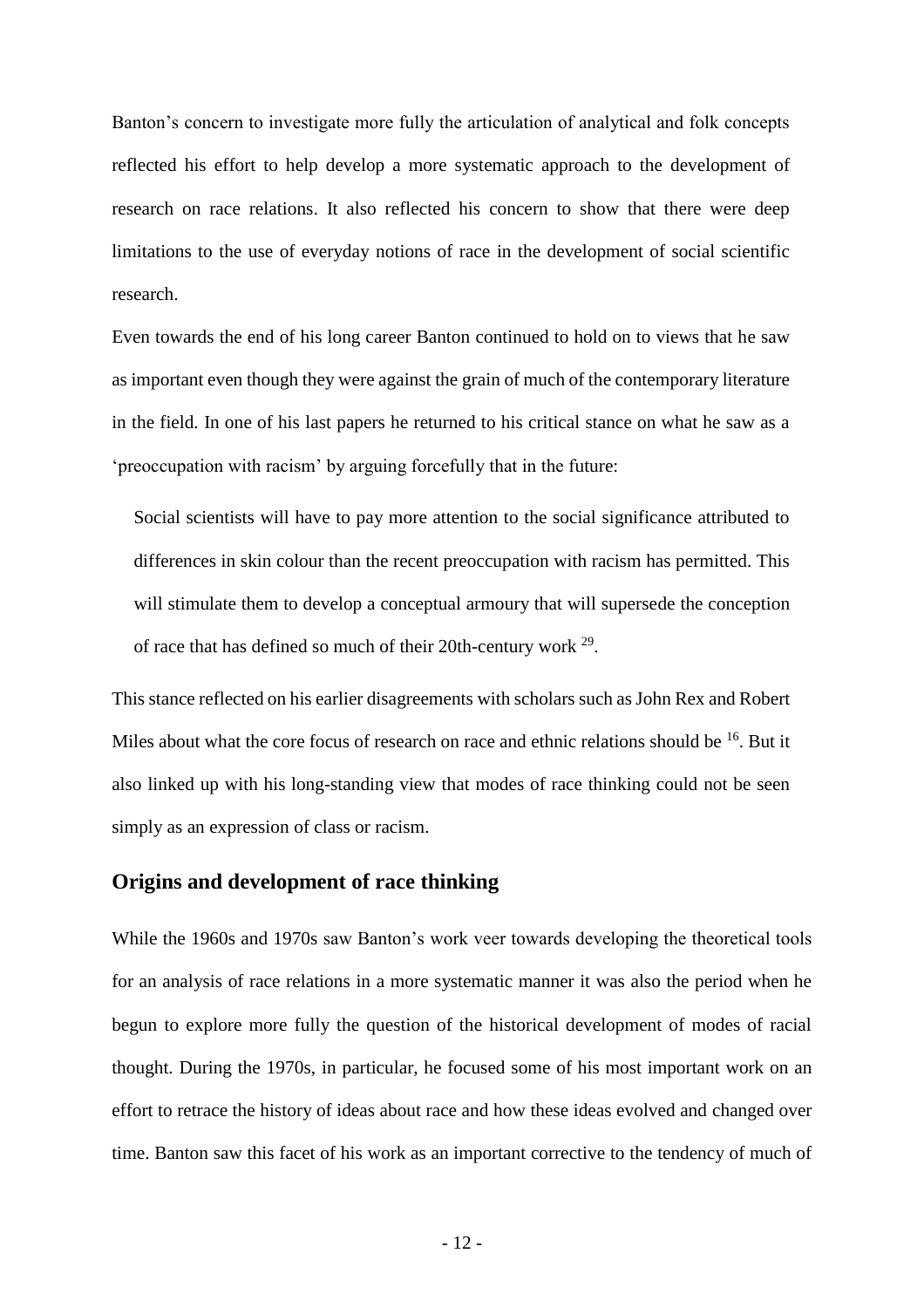the contemporary research on race and ethnicity, within sociology and more generally, to be shaped by what he termed 'presentism'  $30$ . But he also saw it as a way to provide a deeper understanding of how forms of racial ideology emerged and evolved from the sixteenth century onwards.

Part of the reason for this turn towards a more historical perspective can also be traced to Banton's critique of the concept of racism to refer to a broad range of forms of racial thinking. In books such as *The Concept of Race* and *The Idea of Race* he sought to rethink both the history and evolution of ideas about race and to explore the definition of racism as a concept <sup>31, 32</sup>. Banton was later to rework and develop some key elements of these ideas in his influential text on *Racial Theories* <sup>33</sup> . Focusing both on the history of the idea of race and on the evolution of different modes of racial thought Banton's work in this period of his career helped to provide both a historical corrective to what he saw as a dominant 'presentism' while at the same time highlighting the importance of delineating more clearly both the origins of ideas of race and their expression over the period from the seventeenth century onwards.

Banton's account of the origins and development of modes of racial thought underpinned his concern that the notion of racism used in much sociological analysis was not precise enough. This concern with providing a more precise definition of forms of racial thought and racism was in some ways to remain a recurrent theme in his work. A good example can be found in a classic article on the relationship between racism and antisemitism  $34$ . Banton begins the article by referring to the 1975 United Nations General Assembly Resolution 3379 which 'determines that Zionism is a form of racism and racial discrimination'. Given his critique of the over-use of the concept of racism and the need to be specific in defining both historical and contemporary expressions of racist ideas it was perhaps no surprise that Banton concluded his analysis by arguing: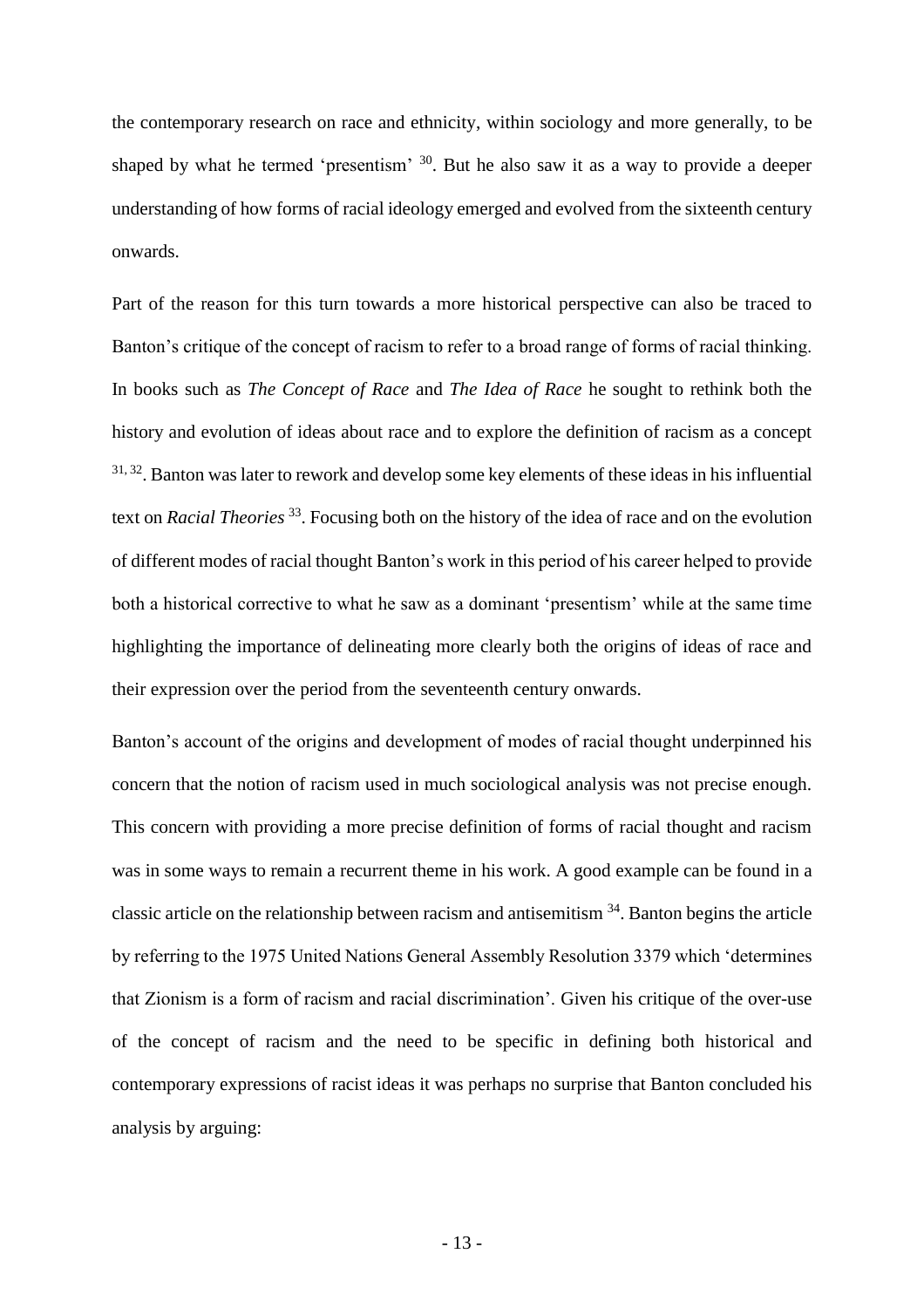Nothing is gained by defining antisemitism as a form of racism. They are both political ideas used in interpreting experience and in organizing protection against the repetition of past evils. They have stimulated attempts to understand the factors in human society which give rise to—and magnify—group hostilities, but neither racism nor antisemitism belongs in the battery of analytical concepts of social science which are useful in identifying the causes of hostility or in planning measures to reduce disadvantage. Both of them are emotion-laden, especially for the victims of group hostility. Both tend to be Eurocentric, reflecting particular events in the history of Europe and of European expansion into Africa and the Americas, so that people in other regions of the world sometimes conclude that such issues are not their concern. Both racism and antisemitism relate to hateful experiences; their contemplation easily leads to pessimism  $34$ .

By rejecting the terms of debate about antisemitism and racism Banton argued forcefully for a rethinking of both of these commonly used notions. Although he was writing at a time before the current debates about antisemitism his efforts to highlight the limitations of both notions remain relevant to these on-going discussions.

Banton's efforts to retrace the history of ideas about race remained something that he returned to throughout his career. It was perhaps not surprising that much of his last book, published in 2015, on *What We Now Know About Race and Ethnicity* is taken up with a detailed discussion of usages of the concepts of race and ethnicity in both academic research and in everyday language  $35$ . He remained intrigued to the end by the ways in which the language that we use to talk about race has been shaped both by social-cultural processes and by ideology. And, as he argued forcefully in his last book part of the challenge we face is not only to define what we know about race and ethnicity but to find ways to research and investigate what we don't know.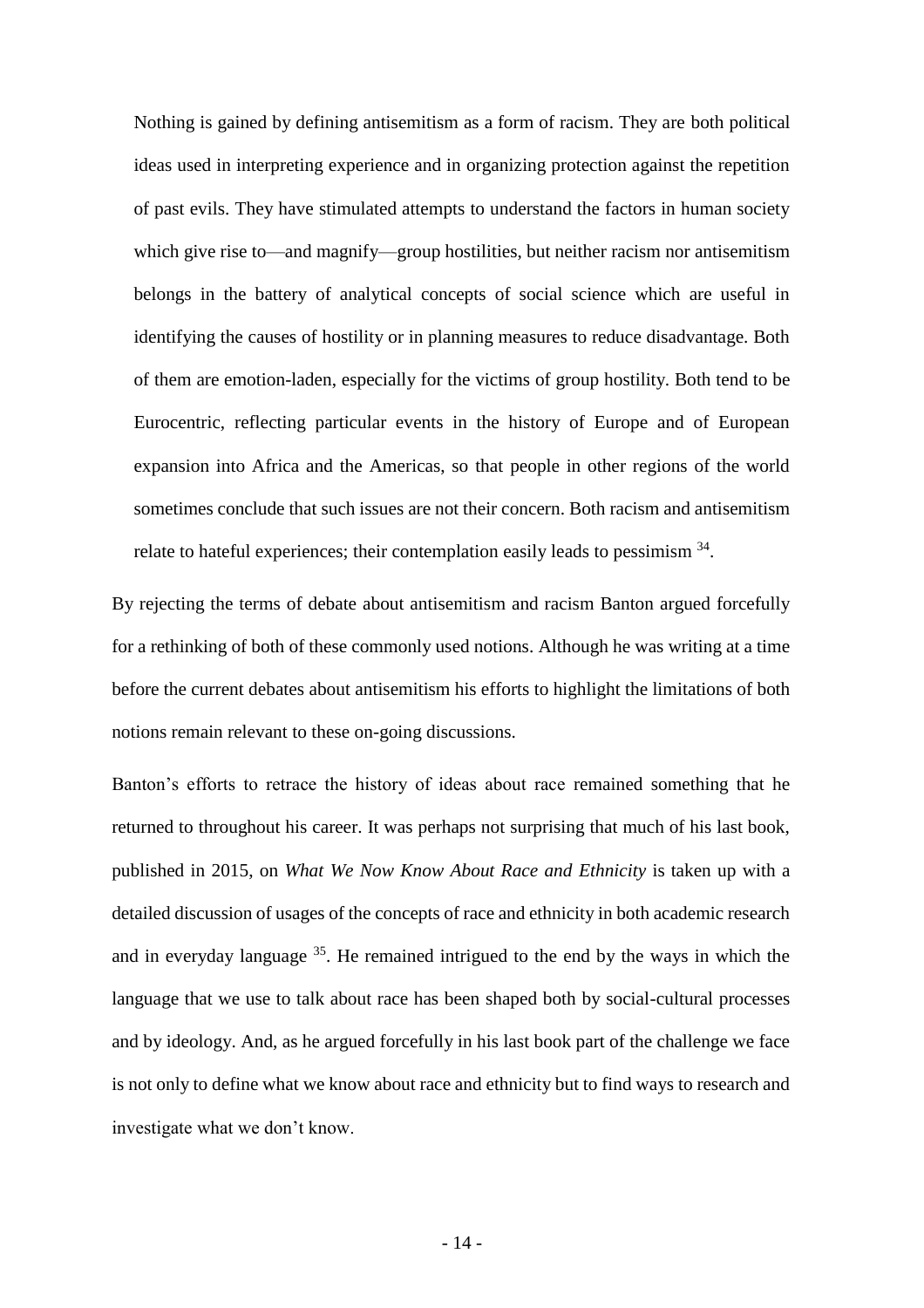## **Rethinking research and policy agendas**

Thus far we have focused mostly on Banton's efforts to provide systematic conceptual foundations for the analysis of race and forms of race relations. But it is also important to note that he was also concerned throughout his career with the issue of how to develop policies to deal with racial inequalities and conflict <sup>36</sup>. This was partly linked to his long-standing view that the study of race relations was intrinsically concerned with how to tackle the root causes of racial discrimination and inequalities. But it was also the outcome of his efforts to link the study of race relations to the wider social policy environment.

Although he was firmly committed to the need to create a space for the study of race relations in the social sciences, he was also aware of the need for researchers to engage with policy issues. During most of the 1970s Banton was the Director of the first national research centre in the UK for the study of race and ethnic relations. The Social Science Research Council made the decision to support research in this field in a dedicated multidisciplinary centre in part because it was advised that academic social scientists did not perceive race relations to be a field in which they could pursue their disciplinary interests  $37$ . The SSRC founded the SSRC Research Unit on Race Relations under the Directorship of Banton in 1970, and it was based at the University of Bristol from 1970 to 1978. Soon after it was founded it changed its name to the SSRC Research Unit on Ethnic Relations. Under the direction of Banton the core concern of the Unit was to stimulate research on race relations in disciplines such as sociology, social psychology, political science, economics, education and human geography. But the Unit was also encouraged to address issues of relevance to policy-makers at both the local and the national level.

It is interesting to note in this context that although Banton was always keen to emphasize the need for academic scholarship to retain a high degree of autonomy from political ideologies he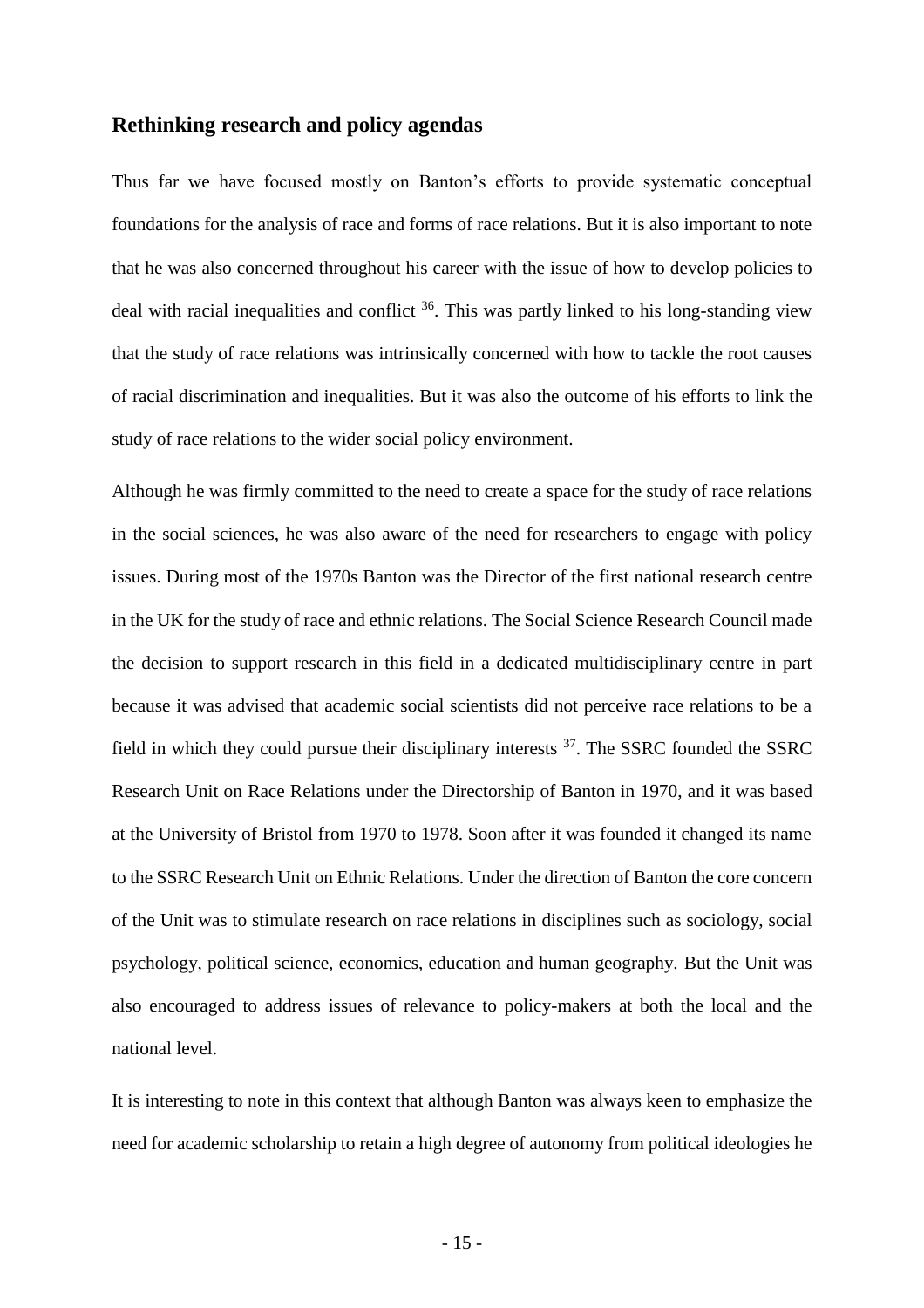was also aware that research on race relations was inevitably shaped by the wider political environment. Reflecting on the work of the SSRC Research Unit on Ethnic relations he noted:

The political context of race relations research has changed greatly during the past ten years, due largely but by no means entirely to transatlantic influence and the polarisation of black-white relations; but I believe that the field is still not attracting academic attention proportionate to its theoretical interest and practical importance' 38.

The link between the theoretical and practical importance of race relations research became an important aspect of Banton's scholarly interest through the period from the 1970s to the 1990s. This interest in helping to shape policies about racial discrimination was not purely limited to the national context of the UK. At an international level, for example, he was closely involved during the 1990s in the work of the United Nations Committee on the Elimination of Racial Discrimination. It was through this involvement that he became interested in such issues as international action against discrimination, the international politics of race and the rights of indigenous people and this facet of his work was also reflected in some of his academic work <sup>39-41</sup>.

Although we have no space to explore this in more detail in this paper, it is interesting to note in this context that Banton's concern with issues of social policy was not limited to his work on race relations. During the 1960s and 1970s he also made important contributions to the study of the police, laying the foundations for the sociological study of the police as an institution 42-44 . Some of this work was linked to his interest in race relations, as evidenced in his research on race relations and policing in the UK and in his exploratory study of race and public order in an American city 43, 44. But it was also closely linked to his interest in situating the study of the police within the context of communities and in developing the sociological tools for developing a fuller understanding of the police role.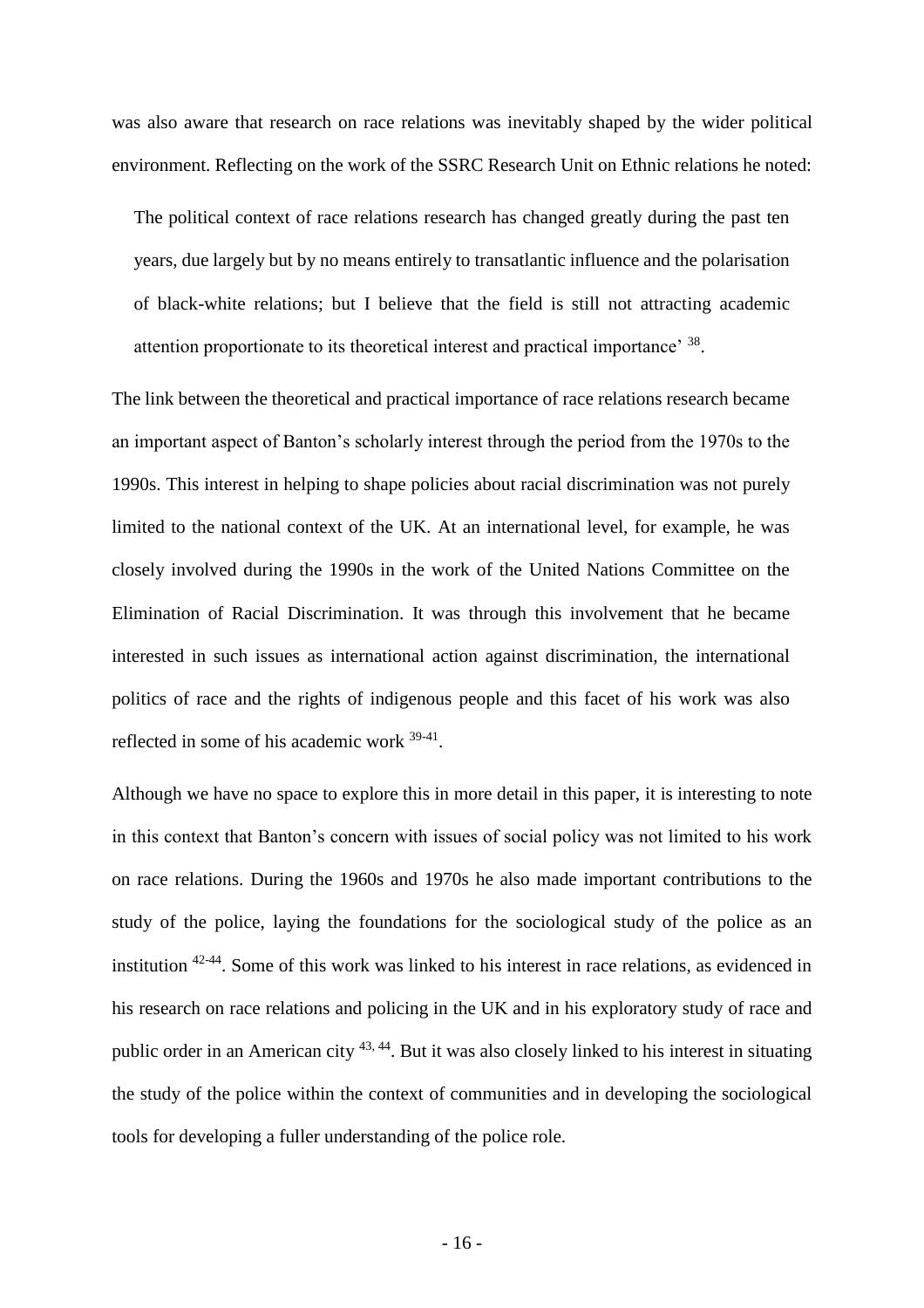### **Banton's key contributions**

Looking back at the work of a scholar who was active in research and scholarship for a number of decades makes it difficult to do full justice both to the range of their work as well as to explore in detail the richness of specific areas of their scholarship. As we have tried to make clear in this paper this is certainly the case in relation to Michael Banton. His scholarly output has covered a wide range of issues and he regularly changed both the conceptual frame of his work as well as its empirical focus.

At the beginning of the twenty-first century Banton sought to provide an overview of 'Progress in Ethnic and Racial Studies' during the second half of the twentieth century <sup>45</sup>. He posed the question:

How much, and in what ways, has knowledge within ethnic and racial studies advanced in the past fifty years? <sup>45</sup>.

Given the fact that he had been an active participant in this area of research throughout these five decades, it was perhaps a surprising question. But it reflected his concern not to take for granted the extent of progress in developing the necessary conceptual and methodological tools to help us understand the forms of ethnic and racial relations that emerged during the second half of the twentieth century. Although his own response to this question was nuanced and somewhat sceptical at the same time, it remains an important question for scholars working on questions about race and ethnicity to explore in relation to contemporary research agendas. In this concluding part of the paper we want to turn the question round somewhat by asking 'In what ways did the work of Michael Banton helped to advance the study of race and ethnic relations?'

In the broadest terms there are at least three key areas where he can be seen as making an important contribution to the sociological study of race. First, he sought to outline the ways in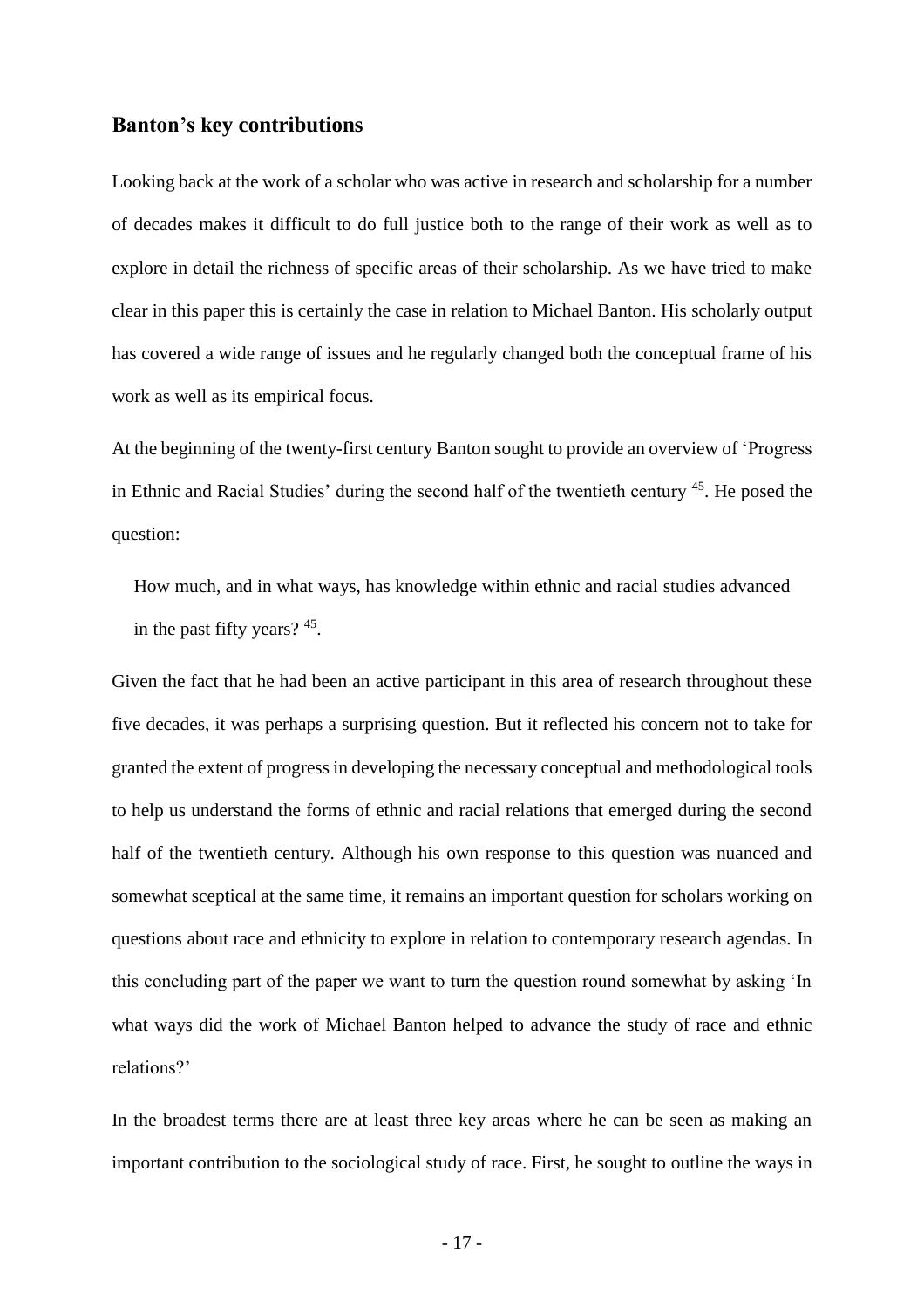which a sociological perspective could add to our knowledge of the processes that shape our understandings of race and racialised relations. This is a concern in his work from the 1950s onwards, and he often returned to it towards the end of his career. Second, he became interested from the 1970s onwards in the question of the development of modes of racial thought from the seventeenth century onwards. This is an area of his work that has, perhaps, attracted less attention in recent years, but his efforts to locate the origins of what he termed the 'racialising of the West' remain an important point of reference. Third, he prioritised the need to develop a dialogue between scholarly researchers and practitioners who were seeking the root causes of racial inequalities and discrimination.

Given his commitment to self-critique as well as criticism of the ideas of others it is interesting to note in this context that Banton retained a degree of scepticism about the distinctive nature of research on race and ethnic relations. Towards the end of his life Banton wrote a retrospective paper on 'Finding, and Correcting, My Mistakes' <sup>29</sup> in which he sought to look back on the various mistakes that he has made at various stages of his scholarly career. Given the reflective nature of this paper it provides a helpful insight into his own self-awareness about the limitations of his own research. Reflecting on his efforts from the late 1950s onwards to develop an approach that emphasized the distinctive nature of race relations he accepted that he was always uneasy about this approach. As he pointed out in this paper, 'Although I adopted the premise that racial relations were distinctive, I felt uneasy about it'  $^{29}$ .

But in hindsight it is both important to acknowledge both the range of Banton's contributions to the development of research on race and ethnic relations, but also to engage critically with many of the challenges that he sought to articulate about the limitations of contemporary research agendas. One of these challenges was his concern to fashion a specifically sociological voice in the study of race and racialised relations. While supportive of multidisciplinary frames of analysis he kept coming back throughout his career about what sociology as a discipline and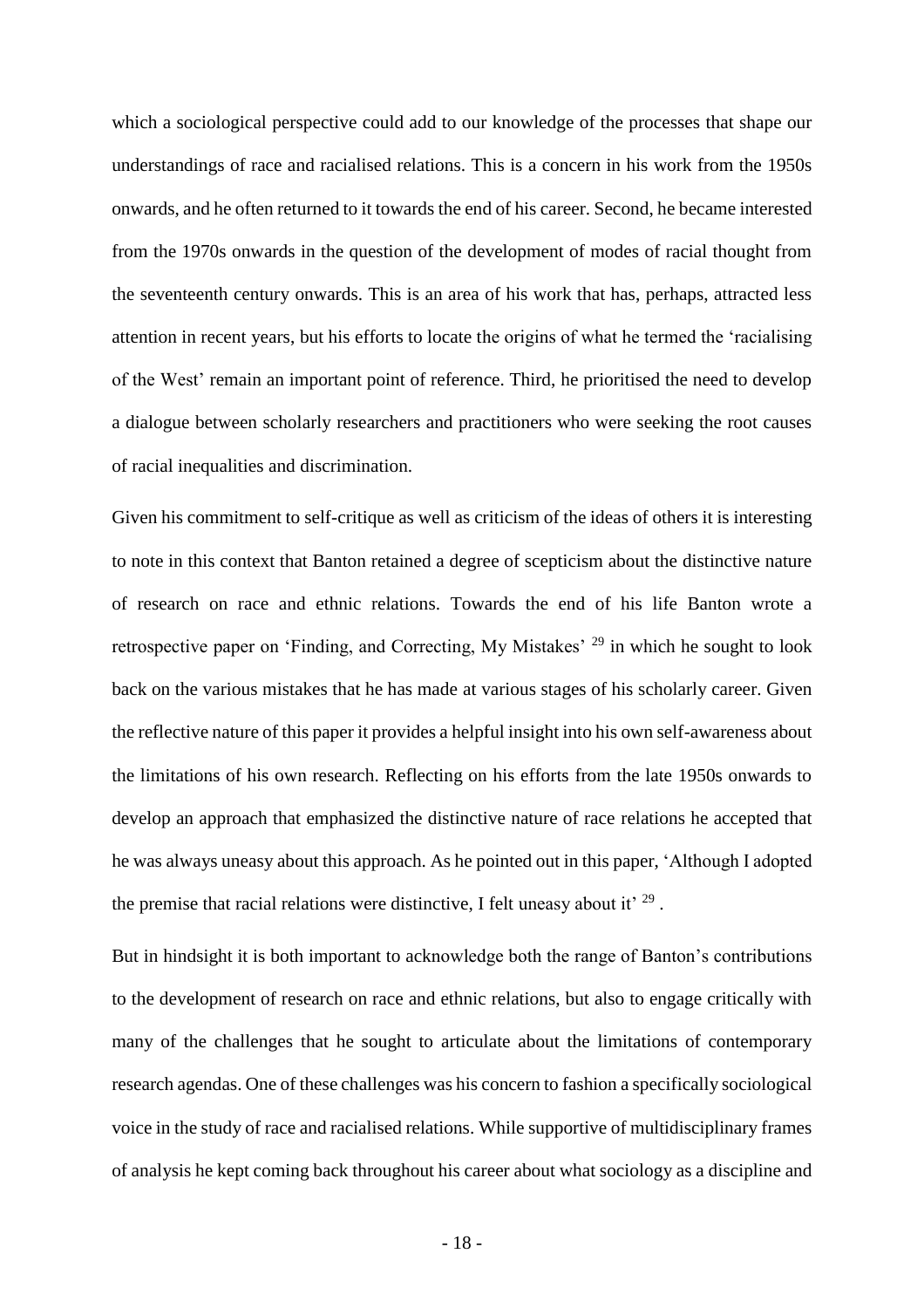as a method could contribute to the understanding of racial and ethnic divisions and inequalities in the context of both the late twentieth century and in the twenty-first century.

Perhaps what is striking about the current state of research on race and ethnic relations is that it is a field of scholarship that is still rapidly expanding. Even in the two decades since Banton wrote his assessment of progress in ethnic and racial studies there has been a notable expansion of research and scholarship in this field <sup>46</sup>. We have seen the growth of scholarship and research shaped by a range of conceptual frames, including critical race theory, postcolonial and decolonial theory and feminist theory. Indeed the past two decades can be seen as a kind of high point in the establishment of ethnic and racial studies as a core theme across both the social sciences and humanities  $47-49$ . Much of this new research has helpfully pushed the boundaries of race and ethnic studies beyond the more limited research agendas of the second half of the twentieth century. There is much to celebrate and engage with in these new bodies of scholarship, but it is also important to remember that there is much to be gained from reflecting on the work of earlier generations of scholars such as Michael Banton. As we have tried to show in this paper there is much in Banton's work that remains to be critically explored and it to be hoped that a re-assessment of his contributions can take place that recognises both the role he played in framing research agendas and in highlighting questions in need of more critical analysis.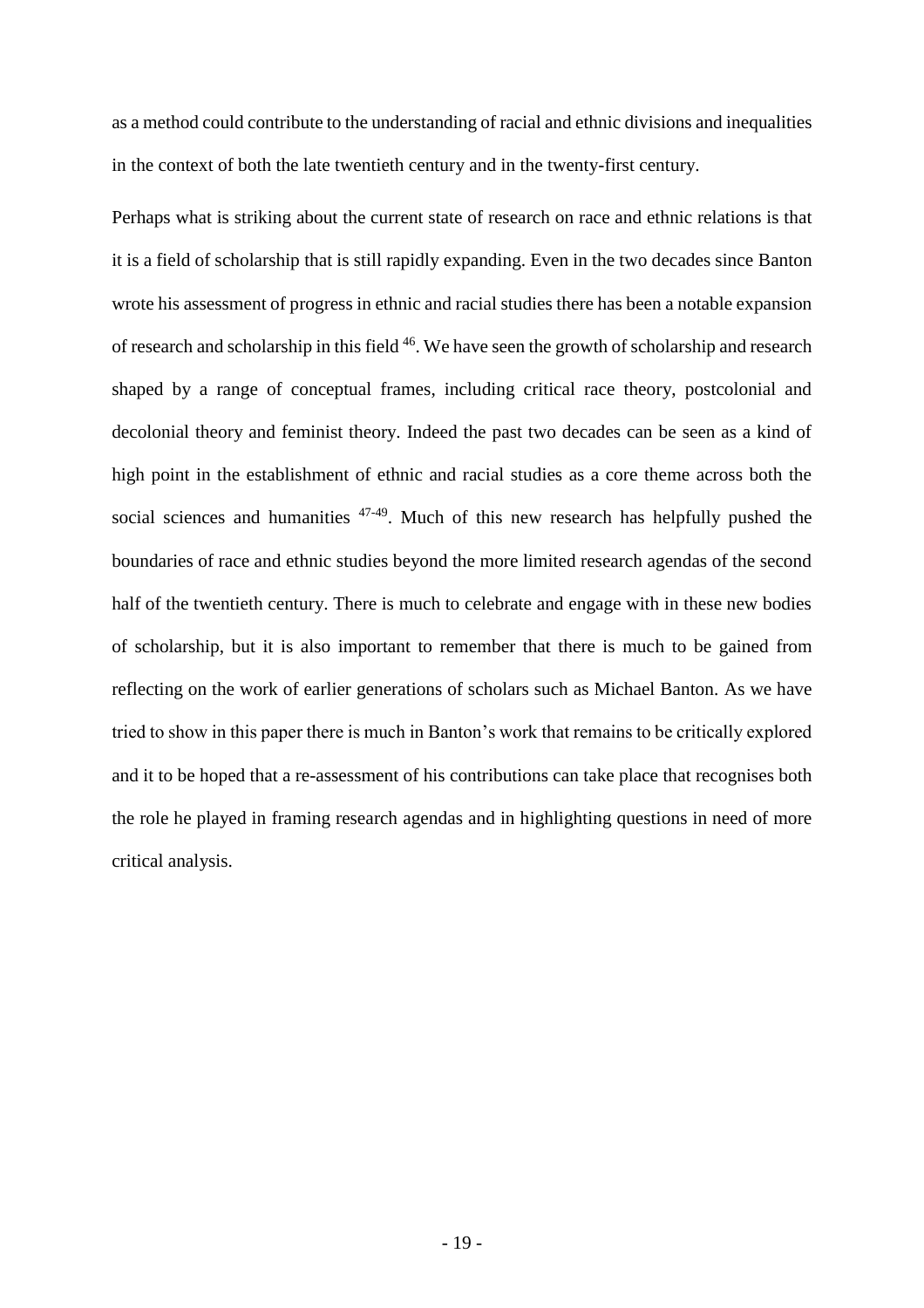# **References**

- 1 Christopher T. Husbands, 'Michael Parker Banton: An Appreciation of his Life's Work', Ethnic and Racial Studies, vol. 39, 2016, pp. 1907-19.
- 2 Rohit Barot, 'Reflections on Michael Banton's Contribution to Race and Ethnic Studies', Ethnic and Racial Studies, vol. 29, 2006, pp. 785-96.
- 3 Michael Lyon, 'Banton's Contribution to Racial Studies in Britain: An Overview', Ethnic and Racial Studies, vol. 8, 1985, pp. 471-83.
- 4 Kenneth Little, *Negroes in Britain: A Study of Racial Relations in English Society*, London, Routledge & Kegan Paul, 1972.
- 5 Anthony H. Richmond, *Colour Prejudice in Britain: A Study of West Indian Workers in Liverpool, 1941-1951*, London, Routledge & Kegan Paul, 1954.
- 6 Anthony H. Richmond, *The Colour Problem: A Study of Race Relations*, Harmondsworth, Penguin, 1961.
- 7 Michael Banton, *The Coloured Quarter: Negro Immigrants in an English City*, London, Jonathan Cape, 1955.
- 8 Sheila Patterson, *Dark Strangers: A Study of West Indians in London*, Harmondsworth, Penguin, 1965.
- 9 Sheila Patterson, *Immigration and Race Relations in Britain 1960-1967*, Oxford, Oxford University Press, 1969.
- 10 Sheila Allen, *New Minorities, Old Conflicts: Asian and West Indian Migrants in Britain*, London, Random House, 1971.
- 11 Michael Banton, 'Reflections on the Relation Between Sociology and Social Policy', Sociology, vol. 50, 2016, pp. 993-1001.
- 12 Michael Banton, 'Sociology and Race Relations', Race, vol. 1, 1959, pp. 3-14.
- 13 Michael Banton, *West African City: A Study of Tribal Life in Freetown*, London, Oxford University Press for the International African Institute, 1957.
- 14 Stephen Steinberg, 'Two Children of Empire: Michael Banton and John Rex', Ethnic and Racial Studies, vol. 38, 2015, pp. 1382-8.
- 15 Michael Banton, *White and Coloured: The Behaviour of British People Towards Coloured Immigrants*, London, Jonathan Cape, 1959.
- 16 Michael Banton, 'The Race Relations Problematic', British Journal of Sociology, vol. 42, 1991, pp. 115-30.
- 17 Chris Waters, ' 'Dark Strangers' in Our Midst: Discourses of Race and Nation in Britain, 1947–1963', Journal of British Studies, vol. 36, 1997, pp. 207-38.
- 18 Ruth Glass, *Newcomers: The West Indians in London*, London, George Allen and Unwin, 1960.
- 19 Michael Banton, 'Race as a Social Category', Race, vol. VIII, 1966, pp. 1-16.
- 20 Michael Banton, *Race Relations*, New York, Basic Books, 1967.
- 21 Michael Banton, 'Race Relations by Michael Banton', Current Anthropology, vol. 10, 1969, pp. 202-10.
- 22 Julian Pitt-Rivers, 'Race Relations as a Science: A Review of Michael Banton's 'Race Relations'', Race, vol. XI, 1970, pp. 335-42.
- 23 Sami Zubaida, *Race and Racialism* Explorations in sociology 1, London, Tavistock Publications, 1970.
- 24 D. E. Schoen, *Enoch Powell and the Powellites*, Basingstoke, Macmillan, 1977.
- 25 Paul Foot, *The Rise of Enoch Powell*, Harmondsworth, Penguin Books, 1969.